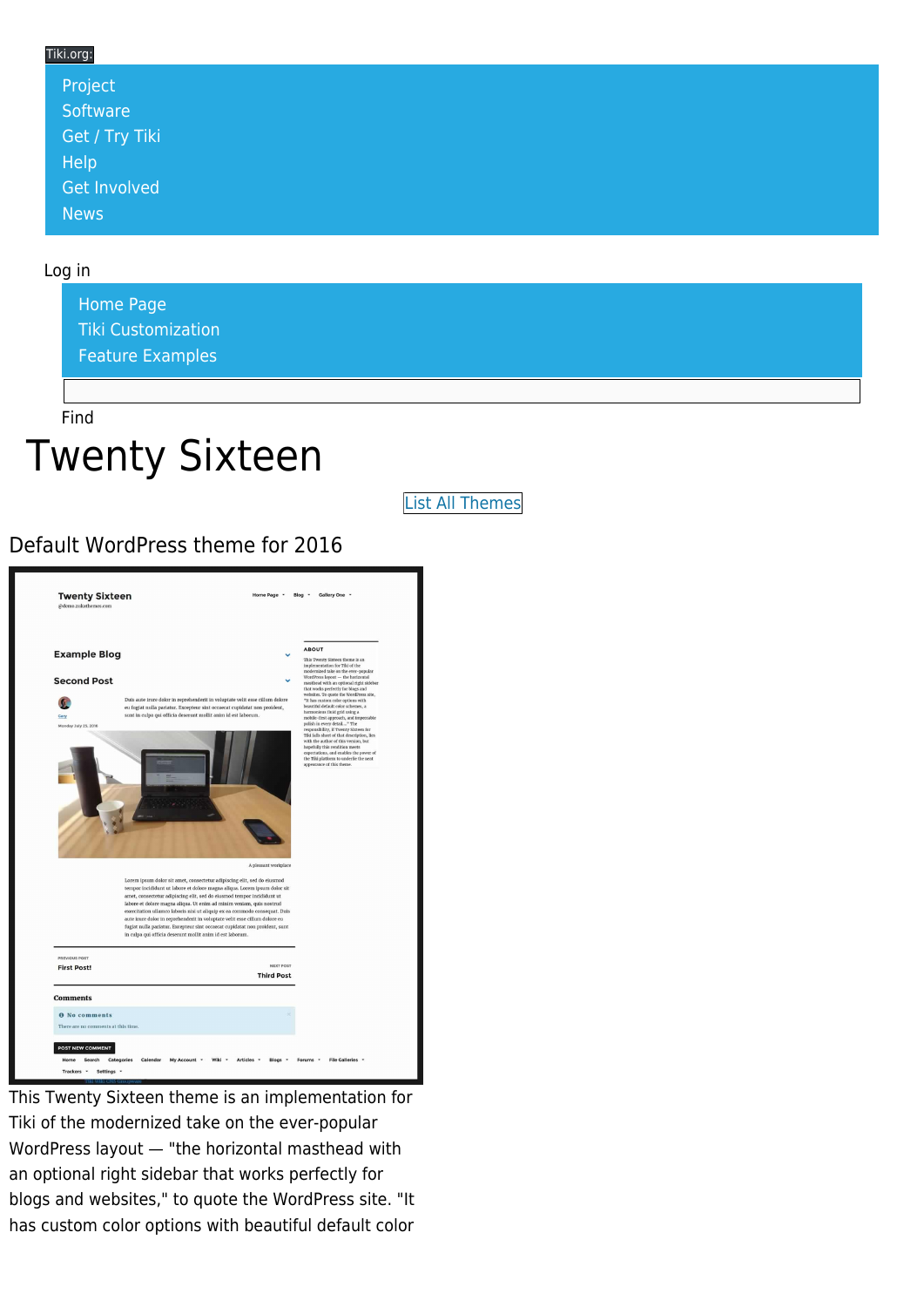schemes, a harmonious fluid grid using a mobile-first approach, and impeccable polish in every detail...." The responsibility, if Twenty Sixteen for Tiki falls short of that description, lies with the author of this version, but hopefully this port meets expectations, and enables the power of the Tiki platform to underlie the neat appearance of this theme.

Like the WordPress version, this one comes with five color variants. In Tiki style they are provided here as theme options.

### New "skin" but no vulnerability

This theme closely implements the styling and layout of a WordPress 4 website but, like all Tiki themes, this theme affects only the visual appearance of the site. Unlike with WordPress themes, no additional functionality (via plugins, etc.) is brought by the theme, and on the other hand it doesn't bring the possibility of any security vulnerabilities.

## Installation

When the theme archive is expanded, its files will be in a directory (folder) that contains all the theme files in their necessary subdirectories. Install the theme by transferring this directory to the Tiki site's "themes" directory. After refreshing the site's Look and Feel admin page, the theme name will appear in the theme selector, and can be selected.

### Fonts

This theme uses a webfont that is retrieved from Google Fonts. If the Tiki site doesn't have access to the Internet, or if there is some reason it shouldn't make the request for the font, then local storage of the font should be implemented.

### Site configuration for this theme

Nothing special needs to be done for this theme to work, but to mimic the WordPress appearance as closely as possible, no modules should be assigned to the left column module zone, but only to the right column. In the top module zone, the logo module is